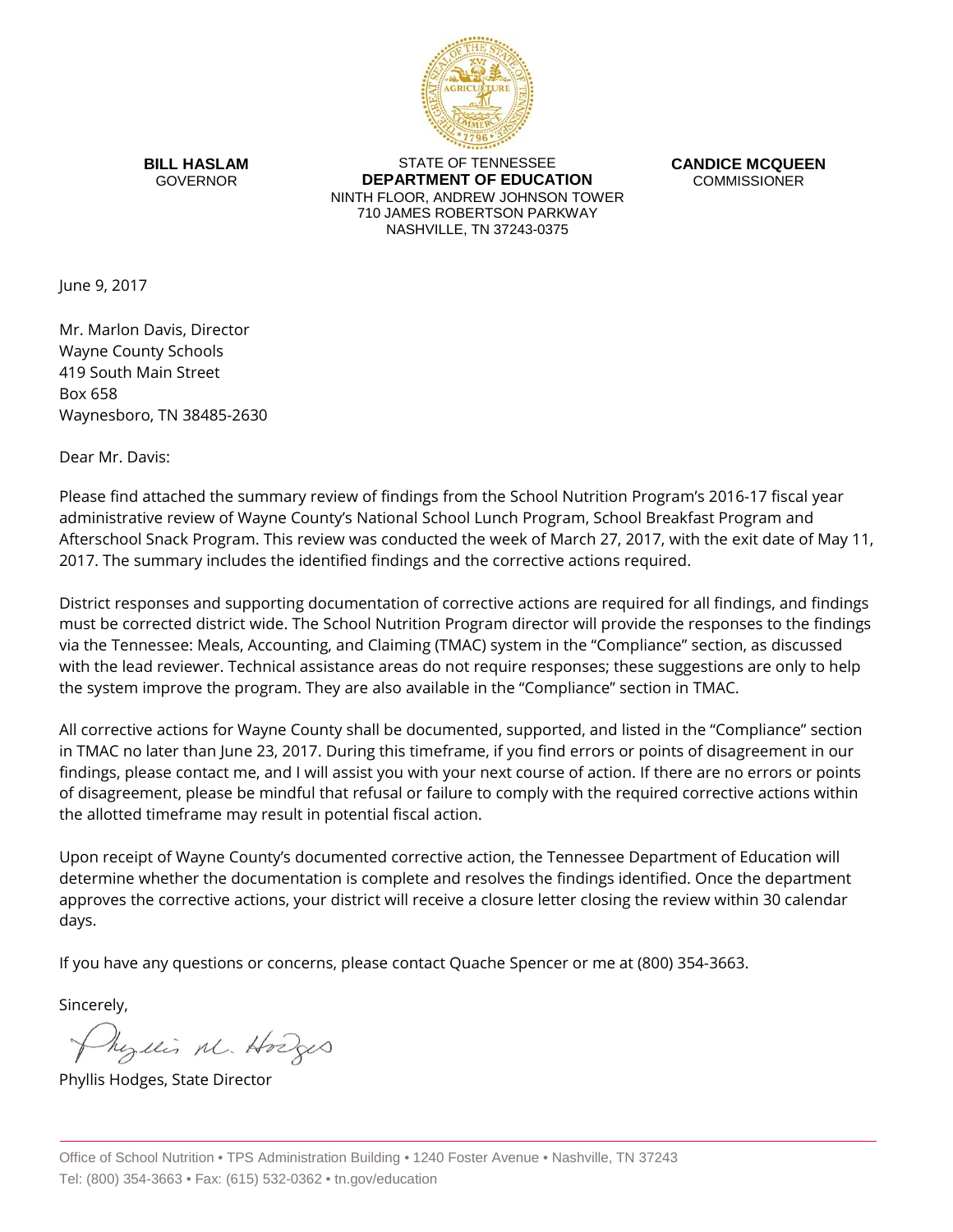

## **Wayne County (910) Review ID: 539 Exit Conference Date: 5/11/2017**

Review Year: 2017 Month of Review: January Lead Reviewer: Betty Turnbow

| Area | <b>Findings</b> | <b>Finding Description</b> | <b>Required Corrective Action</b> |
|------|-----------------|----------------------------|-----------------------------------|
|      |                 |                            |                                   |

## **SFA - Level Findings**

| $100 -$<br>Certification<br>and Benefit<br>Issuance | $V - 0100$ | Three applications were<br>incorrectly approved.                                                                                                                                                                                                              | Correct the application and send the<br>household the appropriate notice of adverse<br>action.<br>Upload a copy of the letter of adverse action<br>that was mailed to the household.                                           |
|-----------------------------------------------------|------------|---------------------------------------------------------------------------------------------------------------------------------------------------------------------------------------------------------------------------------------------------------------|--------------------------------------------------------------------------------------------------------------------------------------------------------------------------------------------------------------------------------|
| $100 -$<br>Certification<br>and Benefit<br>Issuance | $V - 0100$ | There were 5 students<br>approved as free by direct<br>certification that could not be<br>found on the direct<br>certification rosters<br>downloaded from the state<br>files. Those students are not<br>eligible for benefits for the<br>2016-17 school year. | Investigate the source of this error. Correct<br>any software or process issues that caused<br>this error.<br>Upload the email or documented discussion<br>of why this happened and how it will be<br>prevented in the future. |
| $100 -$<br>Certification<br>and Benefit<br>Issuance | $V - 0100$ | <b>Direct Certification matches</b><br>have not been performed as<br>required for the updated list.                                                                                                                                                           | Attend the October Horizon training for<br>Horizon POS and upload the agenda and the<br>conference registration form and<br>documentation that training has been<br>scheduled.                                                 |
| $1200 -$<br>Professional<br>Standards               | $V-1200$   | The food safety training was<br>not completed by the new<br>school nutrition program<br>director within 30 days of<br>being hired.                                                                                                                            | Upload ServSafe certificate for proof of<br>compliance for this finding.                                                                                                                                                       |
| $1200 -$<br>Professional<br>Standards               | $V-1200$   | <b>School Nutrition Director</b><br>conducted training but was<br>not tracking training hours.                                                                                                                                                                | Create a tracking system to record and<br>document all school nutrition staff training<br>hours.                                                                                                                               |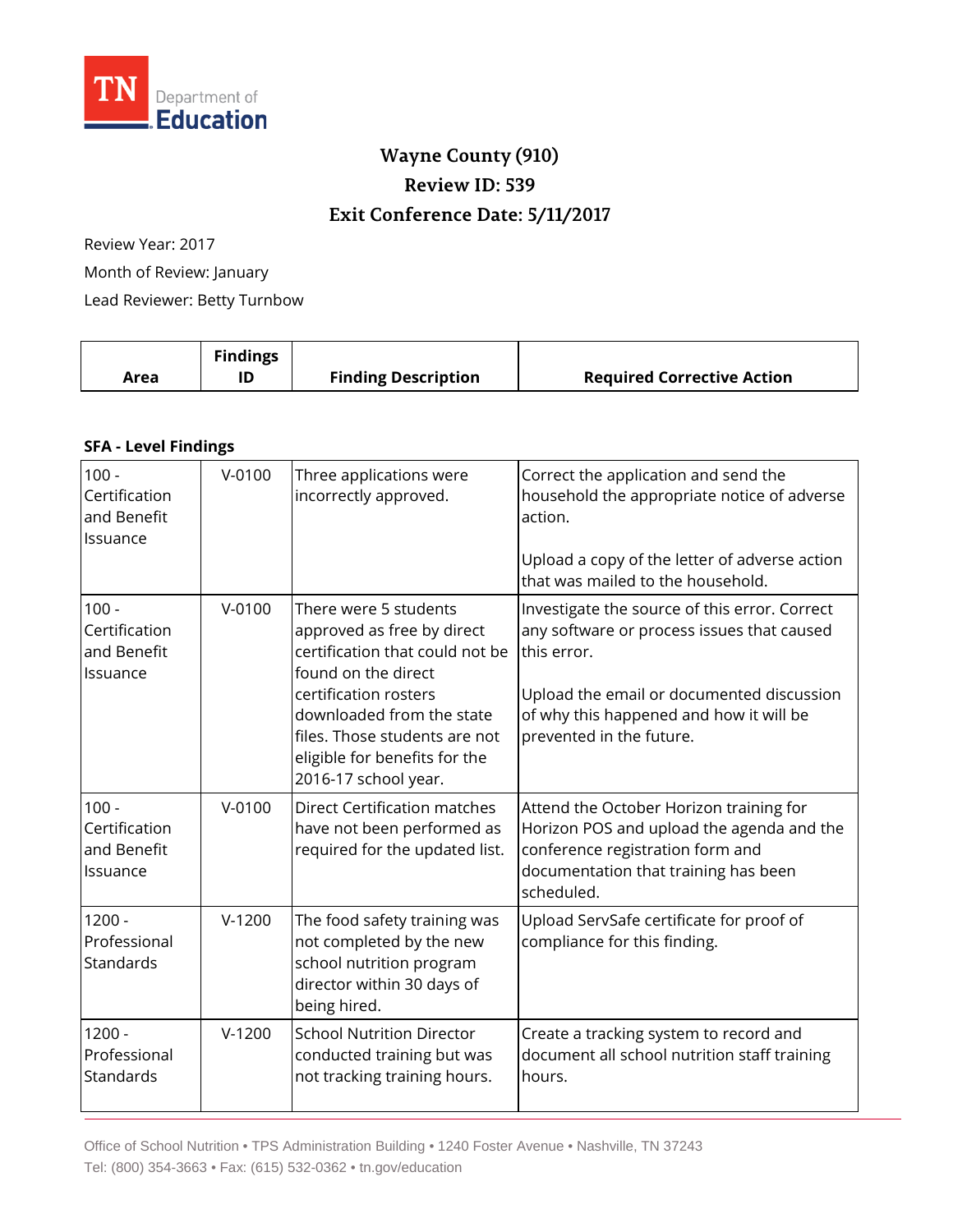

|                                                        |          |                                                                                                                                                                                                                           | Upload tracking mechanism as<br>documentation of compliance.                                                                                                                                                                                                                                                                                   |
|--------------------------------------------------------|----------|---------------------------------------------------------------------------------------------------------------------------------------------------------------------------------------------------------------------------|------------------------------------------------------------------------------------------------------------------------------------------------------------------------------------------------------------------------------------------------------------------------------------------------------------------------------------------------|
| 1600 - School<br>Breakfast and<br><b>SFSP Outreach</b> | $V-1600$ | The School Food Authority<br>(SFA) did not inform eligible<br>families about the availability<br>and location of free meals for<br>students via the Summer<br>Food Service Program.                                       | Inform eligible families regarding the<br>availability and location of summer meals<br>served to eligible children.<br>Upload copies of newsletters, newspaper<br>notice, posters, public service announcement,<br>or a screenshot of notice on the system's<br>website which explains the availability of the<br>Summer Food Service Program. |
| $200 -$<br>Verification                                | $V-0200$ | The SFA did not choose and<br>verify the correct sample size<br>for verification.                                                                                                                                         | Contact the regional SNP Consultant for<br>verification training and attend verification<br>training.<br>Upload documentation that training has<br>been requested                                                                                                                                                                              |
| $200 -$<br>Verification                                | $V-0200$ | The SFA did not complete<br>verification by November 15.                                                                                                                                                                  | Contact the regional SNP Consultant for<br>verification training and attend verification<br>training.<br>Upload documentation that training has<br>been requested                                                                                                                                                                              |
| 700 - Resource<br>Management                           | $V-0700$ | Starting fund balance, ending<br>fund balance and expenses<br>from the 2015-16 financial<br>report did not match the 2016<br><b>State of Tennessee</b><br>Comptroller's Annual Report.                                    | Investigate the discrepancy to determine the<br>variances between the 2015-2016 financial<br>information in Tennessee Meals Accounting<br>and Claiming (TMAC) vs. the 2015-2016<br>annual audit report to the state agency.<br>Upload documentation demonstrating<br>compliance.                                                               |
| Resource<br>Management<br>Comprehensive<br>Review      | V-RMCRF  | No USDA Non-program Food<br>Revenue Tool or 5-Day<br>Reference Period was used to<br>ensure that a la carte pricing<br>is sufficient enough to be in<br>compliance with the non-<br>program food revenue<br>requirements. | Complete the non-program revenue tool to<br>ensure that all district non-program revenue<br>sources (adult/visitor meals and a la carte<br>purchases) are priced correctly.<br>Upload a copy of the completed non-program<br>revenue tool for proof of compliance with this<br>finding.                                                        |

## **Site - Level Findings: Collinwood Elementary (0005)**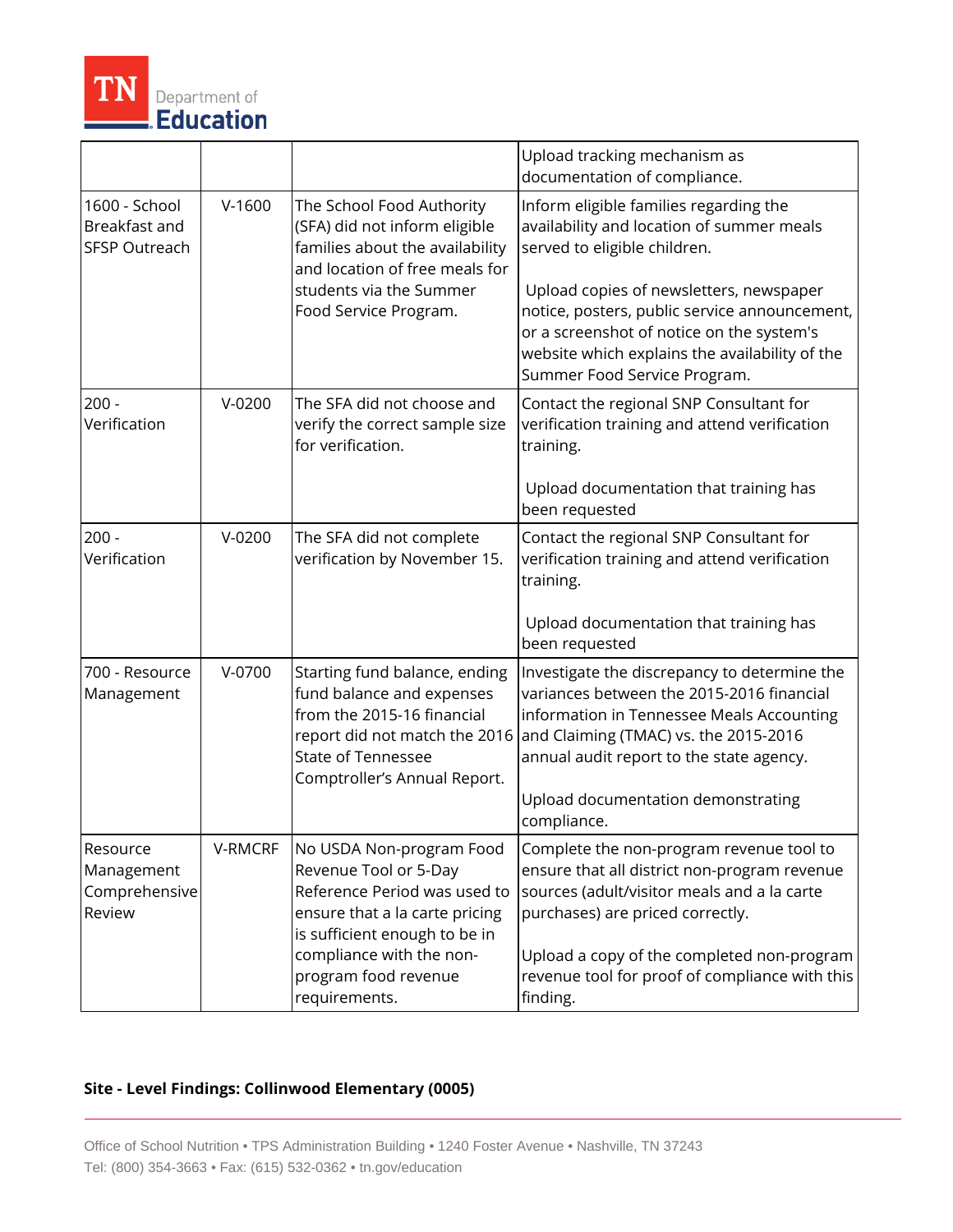

| 1100 - Smart<br>Snacks in<br>School                       | $V-1100$ | Riptide F5 (flavored water) 8<br>oz. which is not allowed in<br>elementary schools is being<br>sold to students.                                                  | Discontinue the sale of Riptide F5.<br>Upload invoice from Gordon Food Service<br>that does not include the Riptide F5.                                                                                                                                                                                      |
|-----------------------------------------------------------|----------|-------------------------------------------------------------------------------------------------------------------------------------------------------------------|--------------------------------------------------------------------------------------------------------------------------------------------------------------------------------------------------------------------------------------------------------------------------------------------------------------|
| 1400 - Food<br>Safety                                     | $V-1400$ | The Food Safety Manual at the<br>school was a 2006 version.                                                                                                       | Update the Food Safety manual. Upload and<br>sign a sheet in the manual which states that<br>the supervisor has updated the food safety<br>manual for Collinwood Elementary.                                                                                                                                 |
| 1400 - Food<br>Safety                                     | $V-1400$ | Cooking temperatures were<br>not being taken and<br>documented consistently.<br>Holding temperatures were<br>not taken of all potentially<br>hazardous menu item. | Provide training of thermometer calibration.<br>Provide training on the process codes 1, 2,<br>and 3 SOPs.<br>Upload training agendas (date, and<br>topic) as documentation of compliance                                                                                                                    |
| 1400 - Food<br>Safety                                     | $V-1400$ | Canned peaches were<br>obtained from China; Canned<br>pineapples were obtained<br>from Thailand; pre-portioned<br>mix fruit was Thailand.                         | Purchase only foods from American sources<br>unless the food is not available in the U.S. Or,<br>if the cost of American product is excessive.<br>Upload a list of foods that were deemed<br>unavailable in the U.S. and also a list of<br>documentation of U.S. foods versus non-U.S.<br>foods if relevant. |
| $1700 -$<br>Afterschool<br>Snack                          | $V-1700$ | The serving size of fruit was<br>less than the .75 cup required<br>for the snack program.                                                                         | Plan and serve .75 cup of fruit or juice to<br>meet the fruit component requirement.<br>Upload a snack menu and production records<br>which indicates the correct serving size of<br>fruit was planned and served.                                                                                           |
| $1700 -$<br>Afterschool<br>Snack                          | $V-1700$ | The after school snack<br>program was not monitored<br>within the first 4 weeks of<br>operation for the current<br>school year.                                   | Request training from regional consultant on<br>after school snack monitoring.<br>Upload a correspondence with the regional<br>consultant as documentation that training<br>has been requested                                                                                                               |
| 400 - Meal<br>Components<br>and Quantities<br>- Breakfast | $V-0400$ | Signage did not explain what<br>constitutes a reimbursable<br>breakfast.                                                                                          | Post signage that explains what constitutes a<br>reimbursable breakfast.<br>Upload photo or description of the breakfast<br>signage which explains what constitutes a<br>reimbursable breakfast.                                                                                                             |
| 400 - Meal<br>Components<br>and Quantities                | $V-0400$ | Production records for<br>the required information. The                                                                                                           | Utilize a breakfast production record which<br>breakfast did not include all of contains the required components. Train the<br>appropriate staff to complete the production                                                                                                                                  |